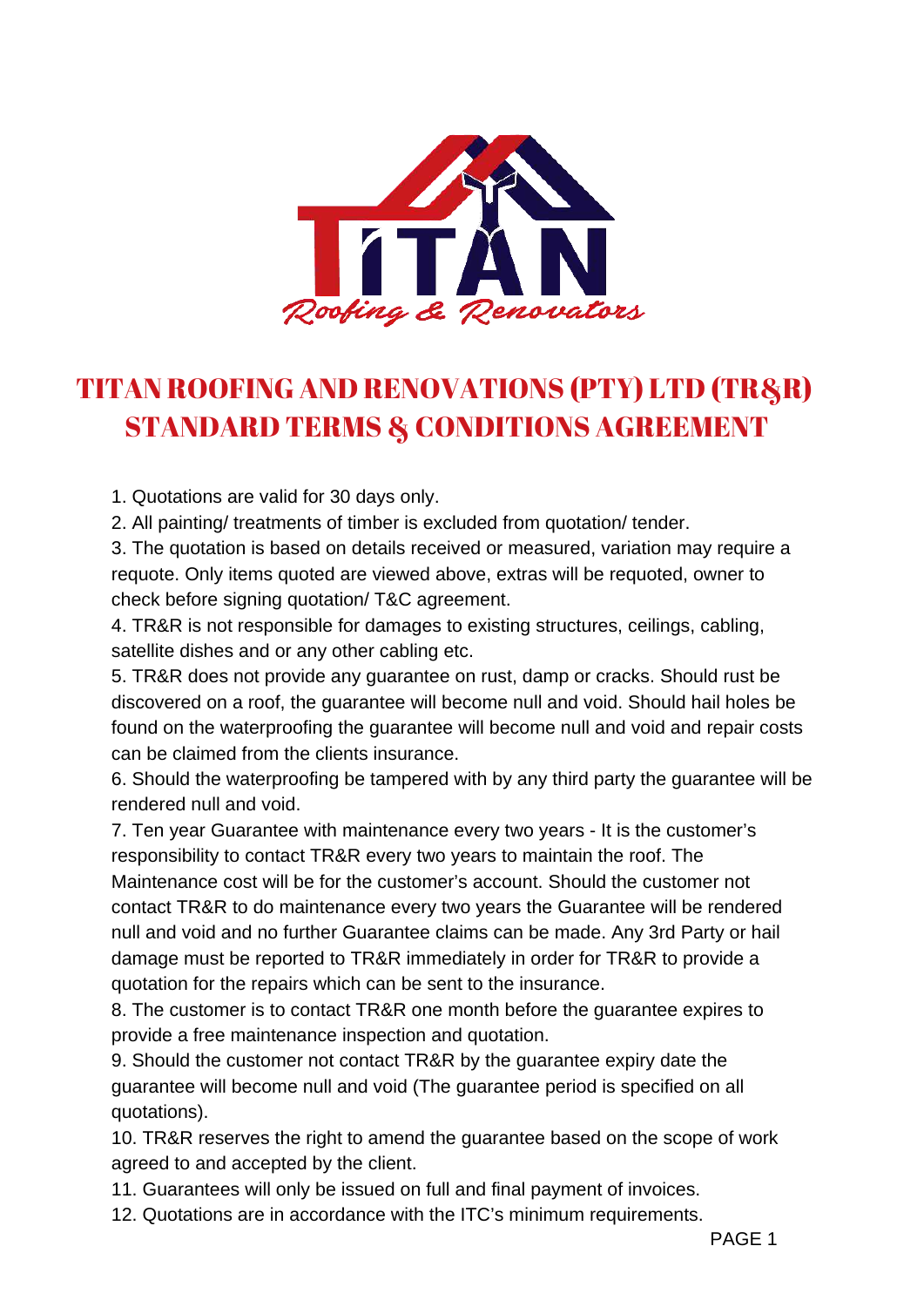

## TITAN ROOFING AND RENOVATIONS (PTY) LTD (TR&R) **STANDARD TERMS & CONDITIONS AGREEMENT**

13. Any cancellations of quotations accepted will have a 10% cancellation fee charged to the client. (To cover our bank and admin charges).

14. Delivery of material will take place 7 to 10 Working days on receiving signed quote as well as deposit.

15. If the Client requires any additional work or alterations other than as specified in the quote, he/she shall advise TR&R and TR&R shall provide the client with a new quote.

16. Should the quotation submitted not be accepted in its entirety, TR&R retains the right to amend the quotation before commencement of work.

17. TR&R will not be held liable for any errors or omissions relating to the submitted quotations.

18. Unspecified areas are excluded from the above quotation.

19. No oral agreement will alter this quote.

Roofing and Renovations

 20. No amendments to the above quote will be accepted unless reduced to writing and signed by TR&R as well as the contract signatory. This includes date changes, changes to time periods and relaxation extensions.

21. TR&R reserves the right to take legal action against the client should final payment not be received within 48 hours of client receiving the final invoice, the client will be liable for all legal costs pertaining.

22. Deposit amount vary due to project at hand (Payment terms noted on quotation). 23. All goods remain the property of TR&R, until full payment has been received.

24. Maintenance needs to be undertaken to all repairs and waterproofing performed by TR&R under its ten year guarantee, every two years at the expense of the above client. Failure to comply will render the ten year guarantee null and void. TR&R will contact the client every two years to inspect and do maintenance to the original waterproofing/roof repairs. We would like to stress that should TR&R fail to contact the client, the onus is on the client to ensure that TR&R is contacted to do the appropriate maintenance on the specified due dates.